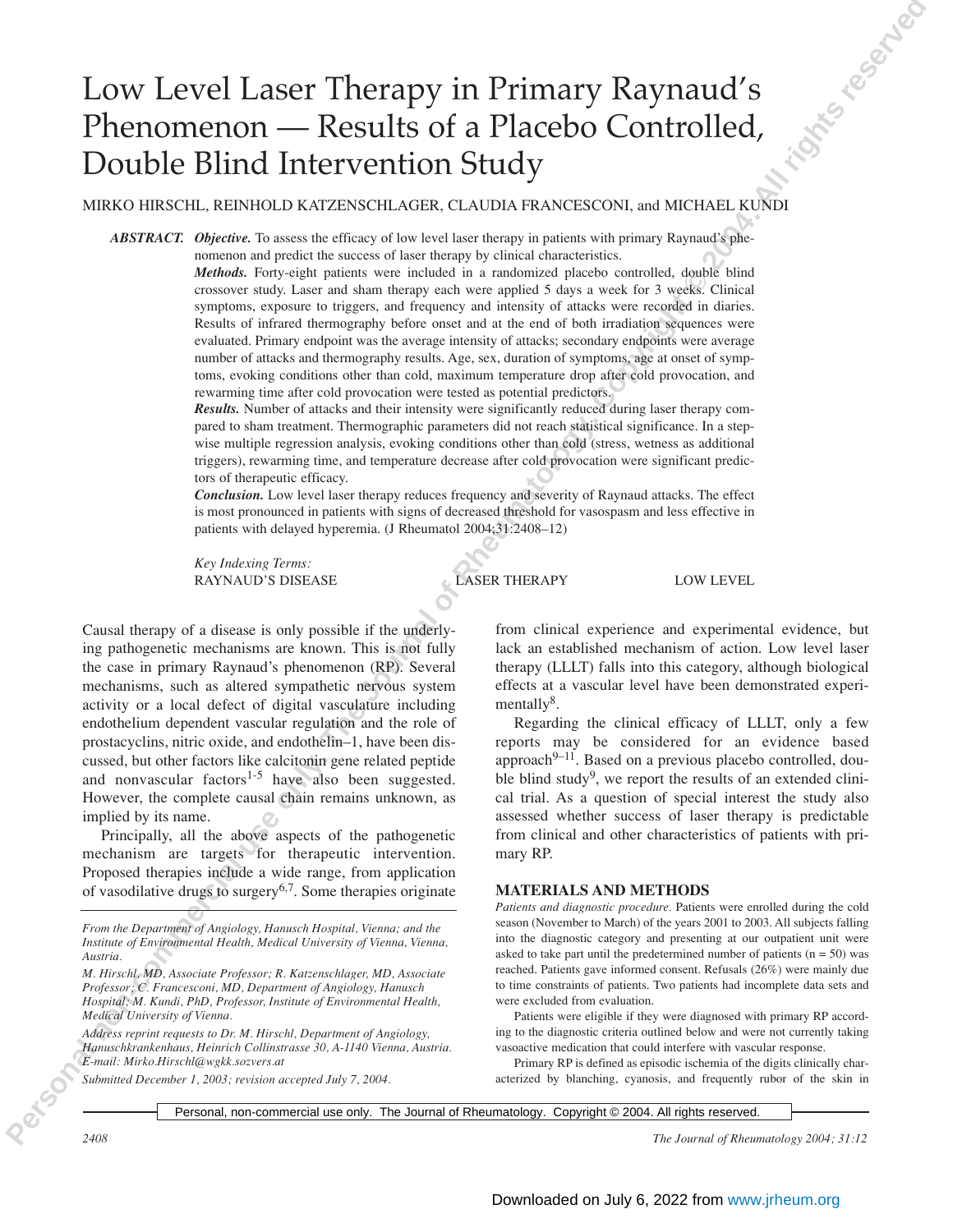response to cold exposure or emotional stimuli unassociated with other diseases<sup>12</sup>.

Before starting the trial a standardized diagnostic procedure<sup>13</sup> was performed to exclude patients with suspected secondary RP. Only patients with persisting symptoms were included. The procedure allows exclusion of cases of secondary RP with high probability. It consists of a screening and extended diagnostic program. The screening program consists of the following steps: (1) Patient's history and demographic criteria. (2) Clinical examination (palpation of limbs, Allen's test, signs of connective tissue disease). (3) Noninvasive angiologic examination (Doppler sonography, acral oscillography, microscopy of nailfold capillaries). (4) Radiographic examination (chest, both hands). (5) Laboratory chemistry studies (Westergren sedimentation rate, differential blood count, renal function, and serological markers).

Patients with screening results in keeping with suspected secondary RP were subjected to the extended diagnostic program consisting of either an aortic arch angiography or a specific test program designed to establish the underlying disease (organ screening) that was tailored to the findings during the screening program and further tuned according to the findings collected during the extended program.

To objectively assess vasospasms an electronic amplified acral oscillography was performed<sup>14</sup>. Oscillography was done on all fingers of both hands in resting position. Oscillograms were inspected for indications of spasm both spontaneously after warm (5 min in water at 37°C) and cold provocation (5 min in water at 12°C) and 1, 3, 5, 7, 10, 12, 15, 17, and 20 minutes after cold provocation. At the same timepoints skin temperature measurements were taken. Based on these data, the timepoint of absence of vasospasm and rewarming time were calculated by determining the intersection of the temperature curve with the straight line drawn from the temperature before cold provocation. Additionally, the maximum drop in skin temperature after cold provocation was determined.

*Experimental procedure.* Two devices with identical appearance were available (Heltschl GmbH, Schlüsslberg, Austria). Device A was a diode laser (power 200 mW, wavelength 685 nm), device B was a noncoherent light emitting diode (power 200 mW, wavelength 640–685 nm). Both systems were controlled by identical panels. Focus for the laser device was set to 2 J/cm<sup>2</sup> by adjusting exposure duration to the size of the irradiated area. The light source was placed on the top side of a box specifically constructed for the purpose of this study. Patients put their hands into 2 slots to standardize position of the irradiated area and to obscure the light emitted by the arrays. The irradiated area was the fingers and back of the hands. Duration of exposure was 30 to 40 minutes.

Each therapeutic sequence had a duration of 3 weeks with 5 sessions per week. After this sequence the device was changed and another 3-week sequence was started. The initial device was randomly selected. Neither the investigators nor the clinical staff or patients knew which of the devices labeled A and B were the laser or the sham exposure device. The sequence of experimental conditions was completely balanced.

Two weeks before the start of irradiation, during the 6 weeks of exposure sessions, and for 2 weeks posttreatment, patients were instructed to record any Raynaud attacks in diaries. These diaries were small booklets with columns for each day. Type and number of exposures to attack-provoking situations and number of attacks had to be recorded daily at bedtime. This information was used to calculate the relative frequency of attacks. Average intensity of attacks was scaled weekly on a 5-point category scale  $(1 = \text{minimal}, 5 = \text{severe})$ . This procedure was chosen based on our prior experience with Raynaud diaries, where the bedtime entry method proved superior to on-the-spot entries. The main reasons for problems experienced with the latter type are the following: Many attacks occur outside, often during rain or snow, conditions when it is difficult to fetch the booklet and pencil and make an entry; during attacks it is difficult for patients to use a pencil anyway, if the attack occurs on the dominant hand as is often the case; often the booklets got lost, or strictly speaking, blown away, when patients carried them around all the time.

At the beginning, after the first 3 weeks, and after the second 3-week

**Personal non-commercial non-commercial use on the Journal of Rheumatology. The Journal of Rheumatology in the Vertex Commercial Users in the Vertex Commercial Users in the Vertex Commercial Users in the Vertex Commercial** period, infrared thermography (NEC San-ei Thermotracer) was applied after local cooling. Infrared thermography appears to be suitable for evaluating effects especially in patients with vascular and rheumatic diseases15,16. In brief, the procedure was as follows: After adaptation to a room temperature of 24°C with arms undressed for at least 15 minutes, patients put their palms on a plastic covered panel for measurement of the baseline thermogram. Next, patients put on plastic gloves and for 1 minute placed their hands into a basin of water kept at a temperature of 20°C. Recovery was measured immediately afterwards and during the first 20 minutes after cold exposure. For thermographic evaluation, circular regions of interest at the fingertips and at the center of the metacarpal bones were selected. Temperature gradients were calculated for each finger as differences between temperature readings from metacarpus to finger. A negative difference exceeding 1 centigrade degree was considered pathological. The mean temperature gradient of all fingers of both hands 20 minutes after exposure to cold water was used as an indicator of general vasospastic conditions. Additionally, the number of fingers showing a temperature difference between metacarpus and finger in excess of 1 centigrade degree at 20 minutes after cold exposure was counted as an indicator of a pathological temperature gradient.

The primary endpoint was defined as the average intensity of Raynaud attacks during the 3-week application of either laser or placebo treatment. For identifying potential predictors of responsiveness to laser therapy, the relative difference in average intensity of attacks during laser and placebo treatment relative to the pretreatment intensity of attacks was used as criterion. Secondary endpoints were the average number of attacks and the results of infrared thermography.

*Statistical methods.* Comparison of laser and placebo conditions was done by ANOVA, controlling for sequence of conditions. Data for each week were included and constitute a third factor in addition to laser versus placebo and sequence of conditions. Rather than pooling data over the whole period this procedure was chosen to assess potential differences in time trends across experimental conditions. Normality was assessed by Kolmogorov-Smirnov tests.

Multiple linear regression analysis was applied to test whether responsiveness to laser therapy can be predicted by characteristics of patients. Age, sex, duration of symptoms, age at onset of symptoms, evoking conditions other than cold, maximum temperature drop after cold provocation, and rewarming time after cold provocation were tested as potential predictors.

#### **RESULTS**

A total of 48 patients with primary RP, 38 women and 10 men, were included. Mean age  $(\pm SD)$  was  $46 \pm 14$  years and age at onset of symptoms was  $26 \pm 11$  years; duration of symptoms was  $20 \pm 10$  years. Conditions evoking symptoms were cold (100%), wetness (63%), and stress (33%). In all patients, more than one finger of both hands was affected and in 23% the toes as well.

As shown in Table 1, frequency of exposure to evoking conditions (cold, wetness, etc.) did not differ between pretreatment phase and laser or placebo therapy period (3 weeks each). An average of 3 such exposures were reported per day. Ambient temperature as recorded by the meteorological monitoring station was statistically not different between sham and laser exposure periods (sham 3.2 ± 3.6 $\textdegree$ C; laser 3.0  $\pm$  3.9 $\textdegree$ C).

Both the number of attacks and their intensity were significantly reduced during the period of laser therapy compared to sham treatment regardless of whether the absolute number of attacks or their relation to the number of attack-

Personal, non-commercial use only. The Journal of Rheumatology. Copyright © 2004. All rights reserved.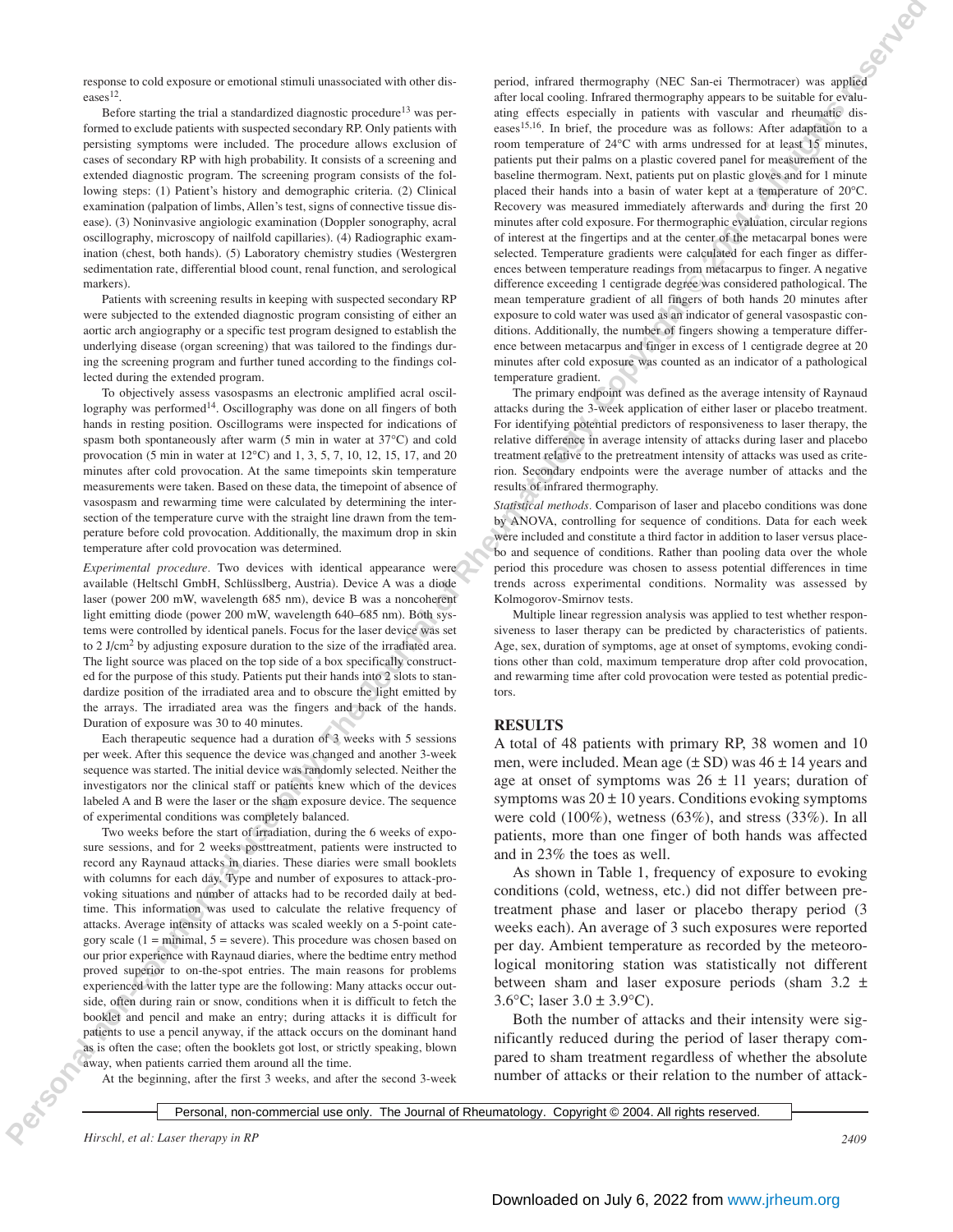*Table 1.* Mean  $\pm$  SD of average number of exposures per day, attacks per day (absolute and relative to number of exposures), intensity of attacks (5-point scale, minimal to severe; absolute and relative to week preceding treatment phase) for each week of laser and placebo treatment.

|                                                                                                                                                                                             | Pre                                                                                                                                                                                                                   | 1st                          | Laser<br>2nd                        | 3rd                                                                                                                              | 1st                                 | Placebo<br>2nd               | 3rd                                                     | p                  |
|---------------------------------------------------------------------------------------------------------------------------------------------------------------------------------------------|-----------------------------------------------------------------------------------------------------------------------------------------------------------------------------------------------------------------------|------------------------------|-------------------------------------|----------------------------------------------------------------------------------------------------------------------------------|-------------------------------------|------------------------------|---------------------------------------------------------|--------------------|
| Exposure                                                                                                                                                                                    | $3.0 \pm 1.7$                                                                                                                                                                                                         | $3.0 \pm 1.8$                | $2.9 \pm 1.5$                       | $2.9 \pm 1.5$                                                                                                                    | $2.9 \pm 1.6$                       | $3.0 \pm 1.4$                | $2.9 \pm 1.6$                                           | 0.881              |
| Attacks                                                                                                                                                                                     | $2.5 \pm 1.5$                                                                                                                                                                                                         | $1.8 \pm 1.3$                | $1.6 \pm 1.0$                       | $1.6 \pm 1.0$                                                                                                                    | $2.1 \pm 1.2$                       | $2.2 \pm 1.3$                | $2.0 \pm 1.2$                                           | 0.001              |
| Attacks relative to exposure*                                                                                                                                                               | $90\pm41$                                                                                                                                                                                                             | $72 \pm 52$                  | $66 \pm 42$                         | $66 \pm 42$                                                                                                                      | $83 \pm 57$                         | $82 \pm 52$                  | $78 \pm 46$                                             | 0.008              |
| Intensity<br>Intensity relative to pretreatment*                                                                                                                                            | $3.2 \pm 1.2$                                                                                                                                                                                                         | $2.5 \pm 0.9$<br>$87 \pm 44$ | $2.3 \pm 0.9$<br>$80 \pm 37$        | $2.3 \pm 1.0$<br>$78 \pm 36$                                                                                                     | $2.9 \pm 1.2$<br>$96 \pm 39$        | $2.8 \pm 1.0$<br>$96 \pm 43$ | $2.8 \pm 1.1$<br>$94 \pm 34$                            | < 0.001<br>< 0.001 |
|                                                                                                                                                                                             |                                                                                                                                                                                                                       |                              |                                     |                                                                                                                                  |                                     |                              |                                                         |                    |
| p value from ANOVA for comparison of laser and placebo.* Within ANOVA, values were arcsine-transformed.                                                                                     |                                                                                                                                                                                                                       |                              |                                     |                                                                                                                                  |                                     |                              |                                                         |                    |
| evoking exposures was tested. A slightly reduced frequency                                                                                                                                  |                                                                                                                                                                                                                       |                              |                                     | Raynaud attacks last about 25 minutes and several such                                                                           |                                     |                              |                                                         |                    |
| of attacks was also seen during sham treatment; however,                                                                                                                                    |                                                                                                                                                                                                                       |                              |                                     | attacks per day limit social activities and sometimes force                                                                      |                                     |                              |                                                         |                    |
| reduction was significantly higher during the laser therapy                                                                                                                                 |                                                                                                                                                                                                                       |                              |                                     | patients to stay indoors <sup>17</sup> . The main diagnostic challenge is                                                        |                                     |                              |                                                         |                    |
| period. Intensity of attacks was only slightly reduced during                                                                                                                               |                                                                                                                                                                                                                       |                              |                                     | differentiation between primary and secondary RP.                                                                                |                                     |                              |                                                         |                    |
| placebo phase (about 96% of pretreatment intensity), while                                                                                                                                  |                                                                                                                                                                                                                       |                              |                                     | Therapeutic intervention in primary RP is limited and                                                                            |                                     |                              |                                                         |                    |
| laser therapy resulted in a highly significant reduction to                                                                                                                                 |                                                                                                                                                                                                                       |                              |                                     |                                                                                                                                  |                                     |                              |                                                         |                    |
| restricted mainly to counseling in prophylactic avoidance of<br>about 82%, with a decreasing trend during the 3-week ther-<br>exposure to evoking stimuli. If this is unsuccessful, medica- |                                                                                                                                                                                                                       |                              |                                     |                                                                                                                                  |                                     |                              |                                                         |                    |
| apy period.                                                                                                                                                                                 |                                                                                                                                                                                                                       |                              |                                     | tion is usually prescribed, although the balance between                                                                         |                                     |                              |                                                         |                    |
| Although all thermographic measures compared favor-                                                                                                                                         |                                                                                                                                                                                                                       |                              |                                     | potential benefit and adverse effects is frequently subopti-                                                                     |                                     |                              |                                                         |                    |
| ably for laser therapy, none of them reached statistical sig-                                                                                                                               |                                                                                                                                                                                                                       |                              |                                     | mal. $\sim$                                                                                                                      |                                     |                              |                                                         |                    |
| nificance (Table 2).                                                                                                                                                                        |                                                                                                                                                                                                                       |                              |                                     |                                                                                                                                  |                                     |                              | This limited therapeutic spectrum leads to increased    |                    |
| To determine a possible role of clinical and other charac-                                                                                                                                  |                                                                                                                                                                                                                       |                              |                                     | awareness for alternative therapeutic methods. One of these                                                                      |                                     |                              |                                                         |                    |
| teristics of the patients with respect to responsiveness to                                                                                                                                 |                                                                                                                                                                                                                       |                              |                                     | methods is LLLT. LLLT has been used in patients with vas-                                                                        |                                     |                              |                                                         |                    |
|                                                                                                                                                                                             |                                                                                                                                                                                                                       |                              |                                     |                                                                                                                                  |                                     |                              |                                                         |                    |
|                                                                                                                                                                                             |                                                                                                                                                                                                                       |                              |                                     | cular or rheumatic diseases; however, its effects are not                                                                        |                                     |                              |                                                         |                    |
|                                                                                                                                                                                             | laser therapy, the reduction of the intensity of Raynaud                                                                                                                                                              |                              |                                     |                                                                                                                                  |                                     |                              |                                                         |                    |
| attacks was analyzed with respect to age, sex, age at onset of                                                                                                                              |                                                                                                                                                                                                                       |                              |                                     | unambiguous $18,19$ .                                                                                                            |                                     |                              |                                                         |                    |
| symptoms, duration of symptoms, provoking conditions,                                                                                                                                       |                                                                                                                                                                                                                       |                              |                                     |                                                                                                                                  |                                     |                              | The reasons for exploring the use of LLLT in patients   |                    |
| regions affected (fingers, toes), maximum temperature drop                                                                                                                                  |                                                                                                                                                                                                                       |                              |                                     | with primary RP were anecdotal evidence and first experi-                                                                        |                                     |                              |                                                         |                    |
| after cold provocation, and rewarming time after cold                                                                                                                                       |                                                                                                                                                                                                                       |                              |                                     | ence with this method at our outpatient unit. This led to the                                                                    |                                     |                              |                                                         |                    |
| provocation. A stepwise multiple regression revealed that                                                                                                                                   |                                                                                                                                                                                                                       |                              |                                     | development of a study protocol using each subject as                                                                            |                                     |                              |                                                         |                    |
| only wet conditions as an additional provoking condition,                                                                                                                                   |                                                                                                                                                                                                                       |                              |                                     | his/her own control and thus showing a good potential to                                                                         |                                     |                              |                                                         |                    |
| rewarming time, and temperature decrease after cold provo-                                                                                                                                  |                                                                                                                                                                                                                       |                              |                                     | detect any possible effect, while simultaneously controlling                                                                     |                                     |                              |                                                         |                    |
| cation showed a significant relationship to the criterion of                                                                                                                                |                                                                                                                                                                                                                       |                              |                                     | for confounding conditions by using a sham treatment and                                                                         |                                     |                              |                                                         |                    |
| reduction of intensity of attacks (Table 3). Subjects experi-                                                                                                                               |                                                                                                                                                                                                                       |                              |                                     | crossover approach.                                                                                                              |                                     |                              |                                                         |                    |
| encing evoking conditions other than cold (stress, wetness)                                                                                                                                 |                                                                                                                                                                                                                       |                              |                                     |                                                                                                                                  |                                     |                              | Essentially, the results of a previous pilot study were |                    |
| and/or having a long rewarming time and/or experiencing a                                                                                                                                   |                                                                                                                                                                                                                       |                              |                                     | replicated <sup>9</sup> . Frequency of attacks was only slightly reduced                                                         |                                     |                              |                                                         |                    |
| less pronounced temperature drop after cold provocation<br>show a reduced effect of laser therapy.                                                                                          |                                                                                                                                                                                                                       |                              |                                     | in the previous study, although based on less than one-third                                                                     |                                     |                              |                                                         |                    |
|                                                                                                                                                                                             |                                                                                                                                                                                                                       |                              |                                     | of the number of patients in the present trial. Clinical indi-<br>cators of relevance for the patients' well being, such as fre- |                                     |                              |                                                         |                    |
| <b>DISCUSSION</b>                                                                                                                                                                           |                                                                                                                                                                                                                       |                              |                                     | quency and intensity of attacks, were substantially reduced                                                                      |                                     |                              |                                                         |                    |
| In principle, primary RP is a benign disease; however, com-                                                                                                                                 |                                                                                                                                                                                                                       |                              |                                     | by LLLT. Frequency of attacks was reduced by about 20%.                                                                          |                                     |                              |                                                         |                    |
| plaints may be severe, quality of life is reduced, and patients                                                                                                                             |                                                                                                                                                                                                                       |                              |                                     | Mean reduction of intensity of attacks by 0.5 to 1 scale                                                                         |                                     |                              |                                                         |                    |
|                                                                                                                                                                                             |                                                                                                                                                                                                                       |                              |                                     | points is also of clinical significance, as it amounts to a                                                                      |                                     |                              |                                                         |                    |
| may be restricted in their occupational functions. Average                                                                                                                                  |                                                                                                                                                                                                                       |                              |                                     |                                                                                                                                  |                                     |                              |                                                         |                    |
|                                                                                                                                                                                             |                                                                                                                                                                                                                       |                              |                                     |                                                                                                                                  |                                     |                              |                                                         |                    |
|                                                                                                                                                                                             | Table 2. Results of infrared thermography: means $\pm$ SD of finger-metacarpus temperature difference averaged<br>over all fingers, maximum temperature difference, and number of fingers with pathological gradient. |                              |                                     |                                                                                                                                  |                                     |                              |                                                         |                    |
|                                                                                                                                                                                             |                                                                                                                                                                                                                       |                              |                                     |                                                                                                                                  |                                     |                              |                                                         |                    |
|                                                                                                                                                                                             |                                                                                                                                                                                                                       |                              | Pre                                 | Laser                                                                                                                            | Placebo                             | p                            |                                                         |                    |
|                                                                                                                                                                                             |                                                                                                                                                                                                                       |                              |                                     |                                                                                                                                  |                                     |                              |                                                         |                    |
|                                                                                                                                                                                             | Mean gradient                                                                                                                                                                                                         |                              | $-1.29 \pm 1.75$                    | $-0.64 \pm 1.09$                                                                                                                 | $-1.10 \pm 1.83$                    | 0.130                        |                                                         |                    |
| <b>HSORATOON CON</b>                                                                                                                                                                        | Maximum gradient<br>Number of fingers < 1 centigrade degree                                                                                                                                                           |                              | $-2.36 \pm 1.96$<br>$4.94 \pm 4.31$ | $-2.27 \pm 1.68$<br>$3.84 \pm 4.13$                                                                                              | $-2.77 \pm 1.80$<br>$4.32 \pm 4.50$ | 0.248<br>0.295               |                                                         |                    |

### **DISCUSSION**

|                                           | Pre              | Laser            | Placebo          |       |
|-------------------------------------------|------------------|------------------|------------------|-------|
| Mean gradient                             | $-1.29 \pm 1.75$ | $-0.64 \pm 1.09$ | $-1.10 \pm 1.83$ | 0.130 |
| Maximum gradient                          | $-2.36 \pm 1.96$ | $-2.27 \pm 1.68$ | $-2.77 \pm 1.80$ | 0.248 |
| Number of fingers $< 1$ centigrade degree | $4.94 \pm 4.31$  | $3.84 \pm 4.13$  | $4.32 \pm 4.50$  | 0.295 |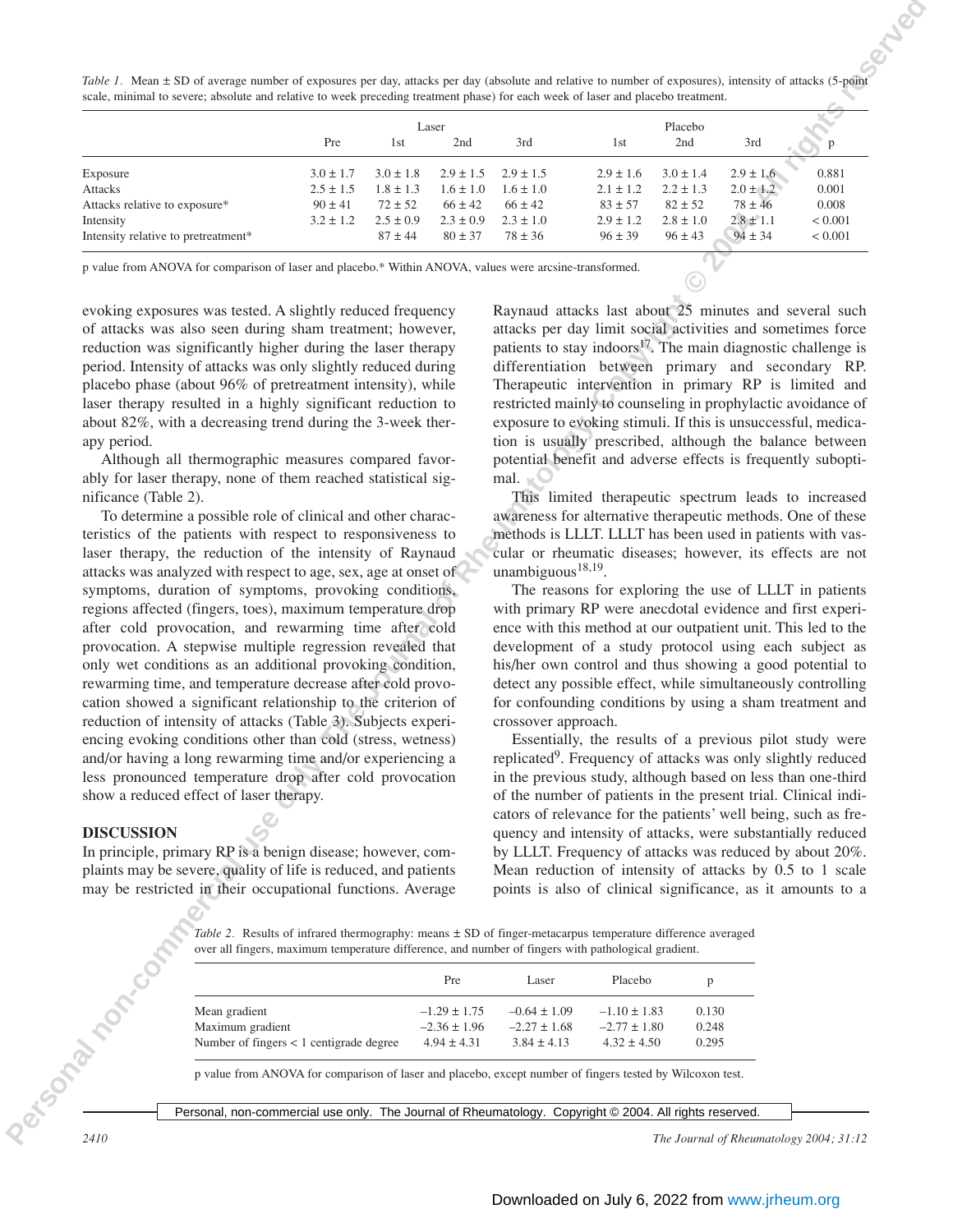*Table 3.* Standardized regression coefficients for evoking conditions other than cold (stress, wetness), rewarming time, and temperature decrease after cold provocation as predictors of responsiveness to laser therapy (difference of intensity of attacks between laser and placebo related to pretreatment intensity). Multiple  $R = 0.51$ .

| Predictor            | <b>Standardized Regression</b><br>Coefficient | p     |
|----------------------|-----------------------------------------------|-------|
| Evoking conditions   | $-0.294$                                      | 0.097 |
| Rewarming time       | $-0.432$                                      | 0.016 |
| Temperature decrease | 0.371                                         | 0.035 |

decrease of 15 to 35 percentile points (depending on baseline intensity). Similar results have been obtained in a placebo controlled study of RP, however, with a predominance of patients with secondary  $RP<sup>11</sup>$ . The effect reported in this study was even more pronounced, which may be due to differences in the definition of study groups (with and without secondary RP) and different study designs leading to different placebo effects.

In the recently published study<sup>11</sup>, a significant improvement was also shown for infrared thermography. In our study only insignificant changes were found, which may be due to poor reproducibility of infrared thermography in patients with RP<sup>20</sup> and differences in the evaluation method applied.

**Personal non-commercial interactions in the Scher Book Barnette While**  $\phi$  **Copyright Constrained Commercial Userved Constrained Commercial Userved Commercial Userved Commercial Userved Commercial Userved Commercial Userv** Analysis of factors that may allow prediction of the effectiveness of LLLT revealed that patients with cold as the only trigger, and patients with more pronounced temperature decrease after cold provocation and/or shorter rewarming time showed a more favorable response to LLLT. The differential effectiveness of LLLT suggests an intrinsic heterogeneity of the clinical presentation of primary RP. Detailed evaluation of acral oscillograms after cold provocation revealed 2 distinct reaction types (with few patients showing a mixture of both): one characterized by immediate vasospasm accompanied by a pronounced decrease of temperature, but followed by a comparably sharp temperature increase; the other with a slower onset and less pronounced drop of temperature, but with prolonged delay of reactive hyperemia. Considering the discussion on endotheliumdependent and independent pathways of vasoregulation and their role in  $RP^{4-6,21-25}$  and the results regarding the differential benefit of LLLT, we propose the hypothesis that the effects of laser therapy are based on an endothelium-independent mechanism. It may be hypothesized that LLLT acts by an influence on peripheral adrenergic nerves and postsynaptic alpha receptors, in accord with the assumption that LLLT changes cell membrane permeability $26$ .

Apart from purely scientific interest in alternative therapeutic approaches, a shortage of available resources makes it imperative to assess clinical effectiveness of such alternative methods objectively. Such therapeutic methods may only gain importance in clinical practice if supported by an evidence-based perspective. While the slightly beneficial effects of placebo therapy may be considered as indicating the positive expectations of patients, these effects failed to reach statistical significance, and the difference of LLLT was substantial, emphasizing a true therapeutic effect of laser therapy. This also serves to underline the importance of controlled and double blind trials, especially in cases requiring subjective assessment as in the case of primary RP.

It has been shown that LLLT reduces intensity and frequency of attacks of Raynaud's phenomenon. Differential therapeutic effects were observed in patients experiencing differing intensity of vasospasms and degree of suppression of reactive hyperemia after cold provocation. Whether this is due to endothelium-independent factors remains to be elucidated. Further, by an *ex iuvantibus* argument based on this differential effect of LLLT, an intrinsic heterogeneity of primary RP is suggested, which if substantiated in future investigations may help clarify the pathogenetic mechanism of primary RP.

## **REFERENCES**

- 1. Charkoudian N. Skin blood flow in adult human thermoregulation: how it works, when it does not, and why. Mayo Clin Proc 2003;78:603-12.
- 2. Fraenkel L, Lhang Y, Choisson CE, Evans SR, Wislon PW, Felson DT. The association of estrogen replacement therapy and the Raynaud phenomenon in postmenopausal women. Ann Intern Med 1998;1:208-11.
- 3. Mourad JJ, Priolett P. Physiopathology of Raynaud phenomenon: current data. Rev Med Interne 1997;18:611-7.
- 4. Turton EP, Kent PJ, Kester RC. The aetiology of Raynaud's phenomenon. Cardiovasc Surg 1998;6:431-40.
- 5. Bunker CB, Goldsmith PC, Leslin TA, Hayes N, Foreman JC, Dowd PM. Calcitonin gene related peptide, endothelin-1, the cutaneous microvasculature and Raynaud's phenomenon. Br J Dermatol 1996;134:399-406.
- 6. Block JA. Raynauds phenomenon. Lancet 2001;357:2042-48.
- 7. Wigley FM. Raynaud's phenomenon. N Engl J Med 2002;13:1001-8.
- 8. Siposan DG, Lukacs A. Effects of low level laser radiation on some rheological factors in human blood: an in vitro study. J Clin Laser Med Surg 2000;18:185-95.
- 9. Hirschl M, Katzenschlager R, Ammer K, Melnitzky P, Rathkolb O, Kundi M. Double-blind, randomised placebo controlled low level laser therapy study in patients with primary Raynaud's phenomenon. Vasa 2002;31:91-4.
- 10. Al-Awami M, Schillinger M, Gschwandtner ME, Maca T, Haumer M, Minar E. Low level laser treatment of primary and secondary Raynaud's phenomenon. Vasa 2001;30:281-4.
- 11. Al-Awami M, Schillinger M, Maca T, Pollanz S, Minar E. Low level laser therapy for treatment of primary and secondary Raynaud's phenomenon. Vasa 2004;33:25-9.
- 12. Bowling JCR, Dowd PM. Raynaud's disease. Lancet 2003;361:2078-80.
- 13. Hirschl M, Kundi M. Initial prevalence and incidence of secondary Raynaud's phenomenon in patients with Raynaud's symptomatology. J Rheumatol 1996;23:302-9.
- 14. Creutzig A. Raynaud-syndrom. In: Alexander K. Gefässkrankheiten. München, Wien, Baltimore: Urban und Schwarzenberg: 1994:611-25.
- 15. Schindl A, Heinze G, Schindl M, Pernersdorfer-Schön H, Schindl

Personal, non-commercial use only. The Journal of Rheumatology. Copyright © 2004. All rights reserved.